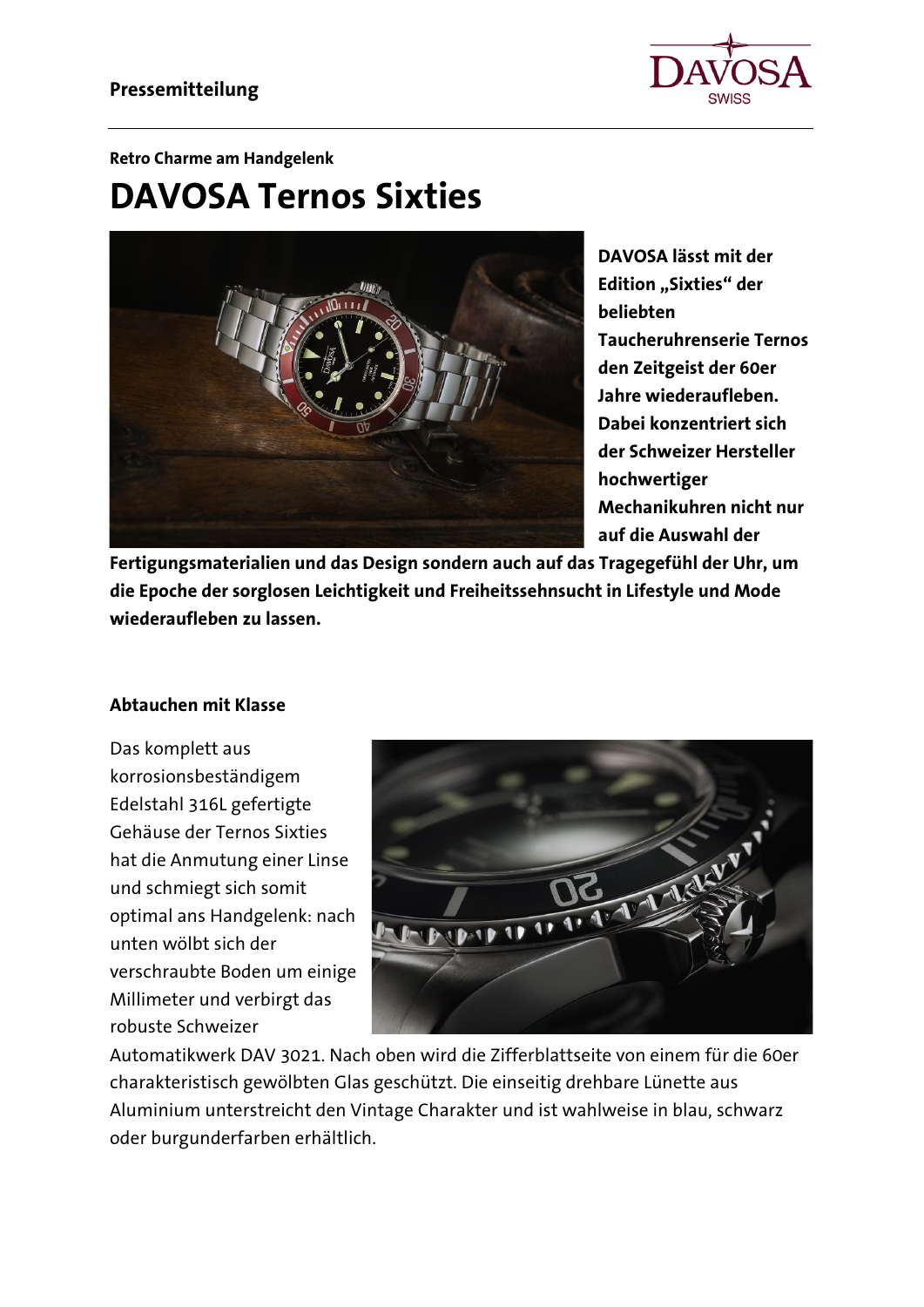

# **Verzicht auf Extravaganzen**

Das schwarz oder blau lackierte Zifferblatt ist puristisch mit Stundenmarkierungen in der klassischen Tauchraufteilung bedruckt und zur optimalen Ablesbarkeit auch bei



schlechten Lichtverhältnissen mit SuperLumiNova® C3 belegt. Das Zeigerspiel zitiert die 60er Jahre mit seiner zurückhaltenden Form, punktet ebenso mit Funktionalität dank SuperLumiNova® C3. Auf die reine Zeitanzeige konzentriert sich die Ternos Sixties, welcher Taucher braucht denn

auch das Datum?! Stattdessen herrscht ausgewogene Symmetrie unter dem wahlweise aus K1 oder Saphir verfügbaren Glas.

# **Nieten statt Schrauben**

Heute findet man bei hochwertigen Metallbändern fast unisono einzeln verschraubte



Bandglieder, deren Schrauben fast unsichtbar im jeweiligen Bandglied versenkt sind. Im vorigen Jahrhundert kamen bei funktionellen Uhren auch häufig sichtbare Nieten zum Einsatz, die leicht an den erhabenen Rundungen an der Bandgliedaußenseite zu erkennen sind. DAVOSA hat der Ternos Sixties ein Metallband mit genau

dieser Anmutung spendiert. Die Nieten der unteren Bandglieder sind dennoch zur einfachen Bandanpassung verschraubt.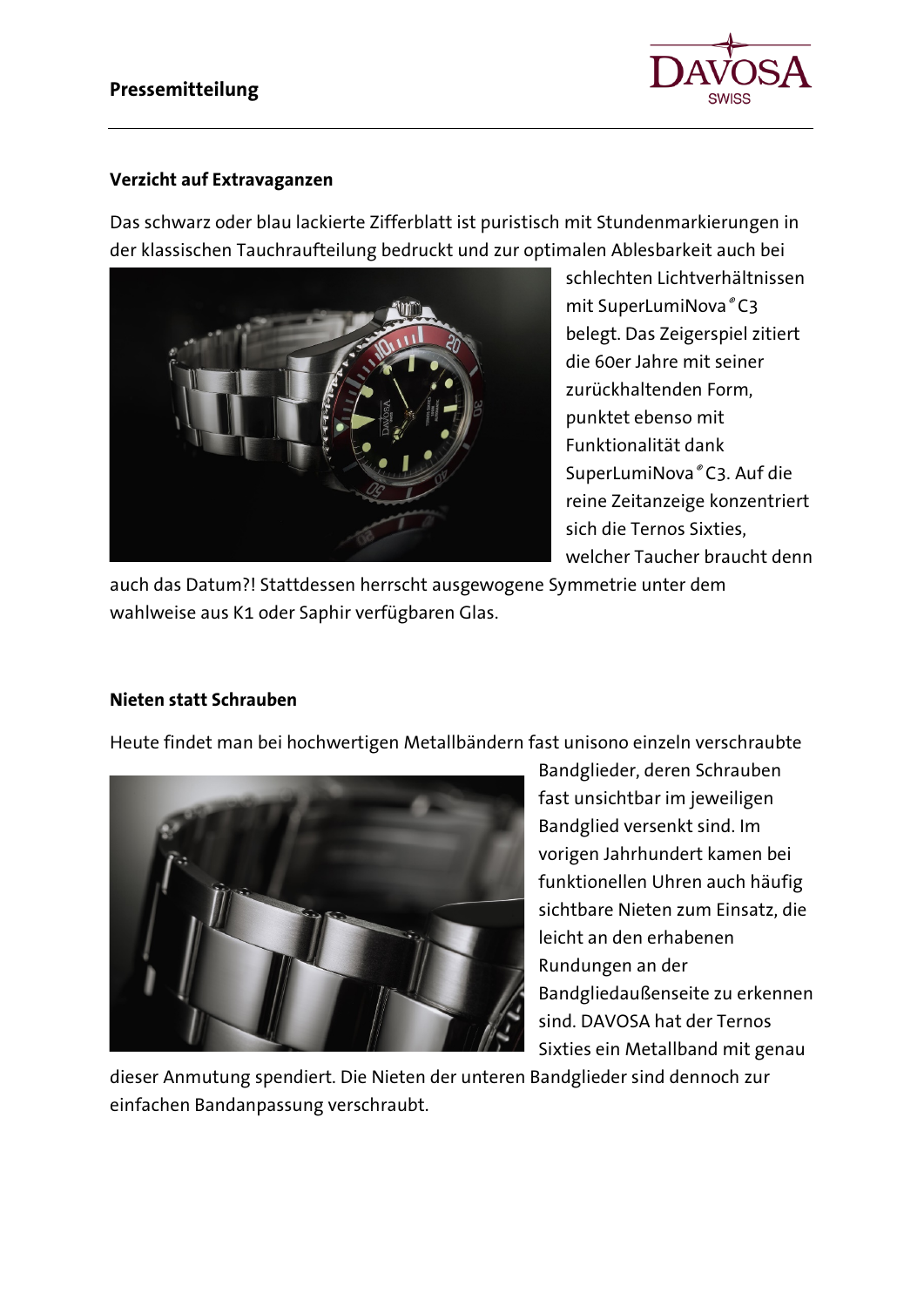

# **Tragegefühl der 60er**

Mit nur 40mm Gehäusedurchmesser lehnt sich die Ternos Sixties an die moderaten



Gehäusegrößen vergangener Jahrzehnte an. In der Höhe weist sie schlanke 12mm trotz des gewölbten Glases und der Taucherlünette aus. Dies ist durch eine geschickte Gehäusekonstruktion gelungen, die mit dem Gehäusekopfgewicht inklusive Werk und Zifferblatt von nur 58g punktet. Mit dem Metallband addieren sich nur 68g

hinzu, denn die 3mm starken sich von 20mm auf 16mm verjüngenden Glieder sind ebenfalls Reminiszenz an die Mode vor 70 Jahren.

Die neue Modellvariante der Ternos wird mit Ihren speziellen Features eine neue Gruppe von Uhrenliebhabern aus Nostalgikern, Puristen und Individualisten begeistern, die das Besondere lieben. Mit der Ternos Sixties ist ein sportlicher Allrounder mit lässigem Retro-Charme entstanden, der die sorglose Leichtigkeit einer vergangenen Generation gekonnt transportiert.

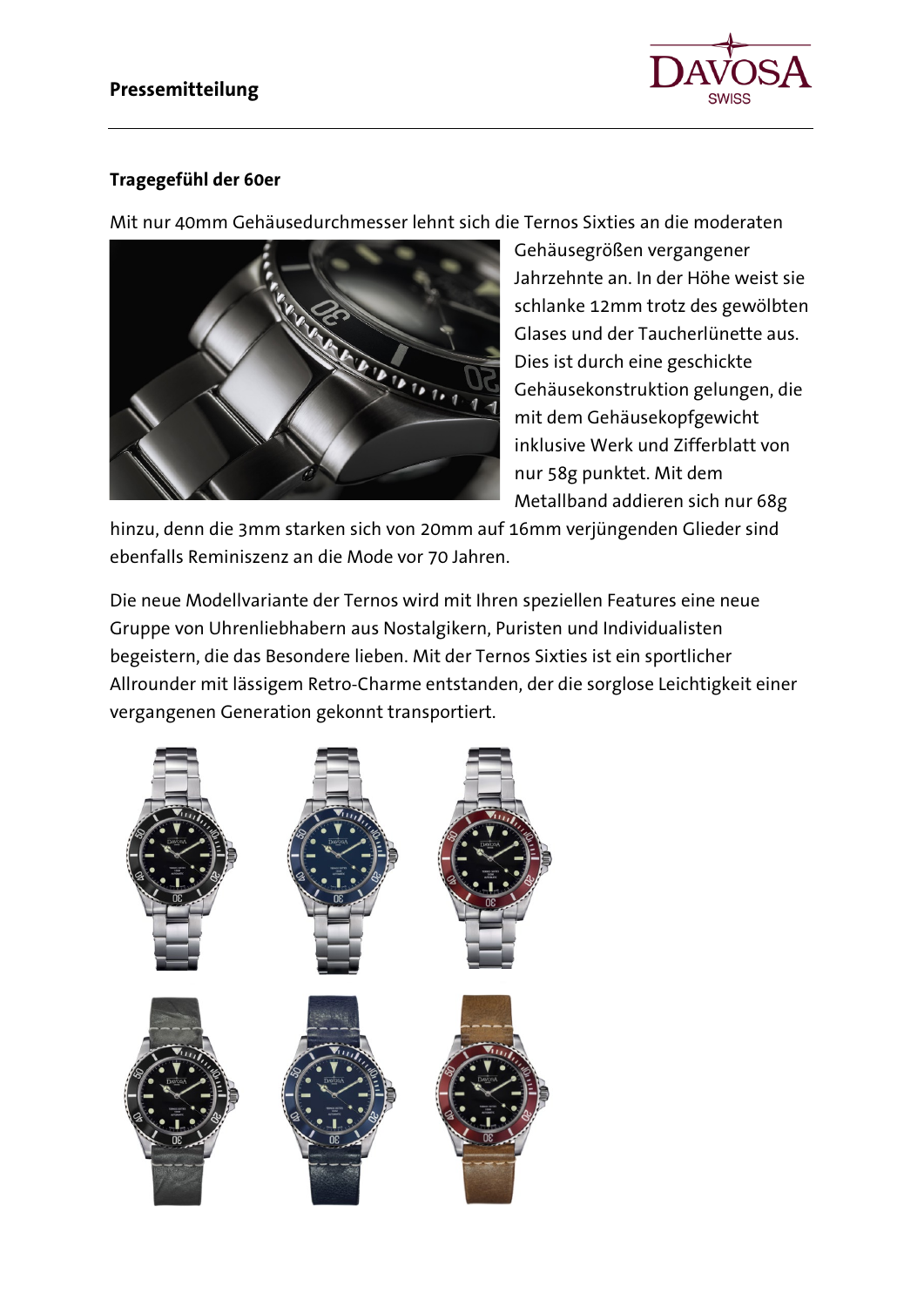

# **DAVOSA Ternos Sixties im Überblick:**

- Referenzummern: 161.525.40 (blau mit Edelstahlarmband) 161.525.50 (schwarz mit Edelstahlarmband) 161.525.60 (burgunder mit Edelstahlarmband) 161.525.45 (blau mit Lederarmband) 161.525.55 (schwarz mit Lederarmband) 161.525.65 (burgunder mit Lederarmband)
- Schweizer Automatikwerk DAV 3021
- Gehäuse: Edelstahlgehäuse
- verschraubte Krone und Boden
- Lünette: Aluminium, einseitig drehbar
- Leuchtmittel: SuperLumiNova C3
- Gewölbtes Mineralglas oder kratzfestes und entspiegeltes Saphirglas gegen Aufpreis (120,- Euro)
- Wasserdicht bis 100 Meter (10ATM)
- Maße: Ø 40mm, Höhe 12mm
- Vernietetes Edelstahlband oder Lederarmband, Bandanstoß 20 mm
- Preise: Mit Edelstahlarmband 738,- Euro, mit Lederarmband: 698,- Euro

# **Weitere Informationen und Bildmaterial**

<http://www.davosa.com/informationen/pressemitteilungen/>

# **DAVOSA im Web**

<http://www.facebook.com/DAVOSAwatches>

[https://www.instagram.com/davosa\\_watches/](https://www.instagram.com/davosa_watches/)

[www.davosa.com](http://www.davosa.com/)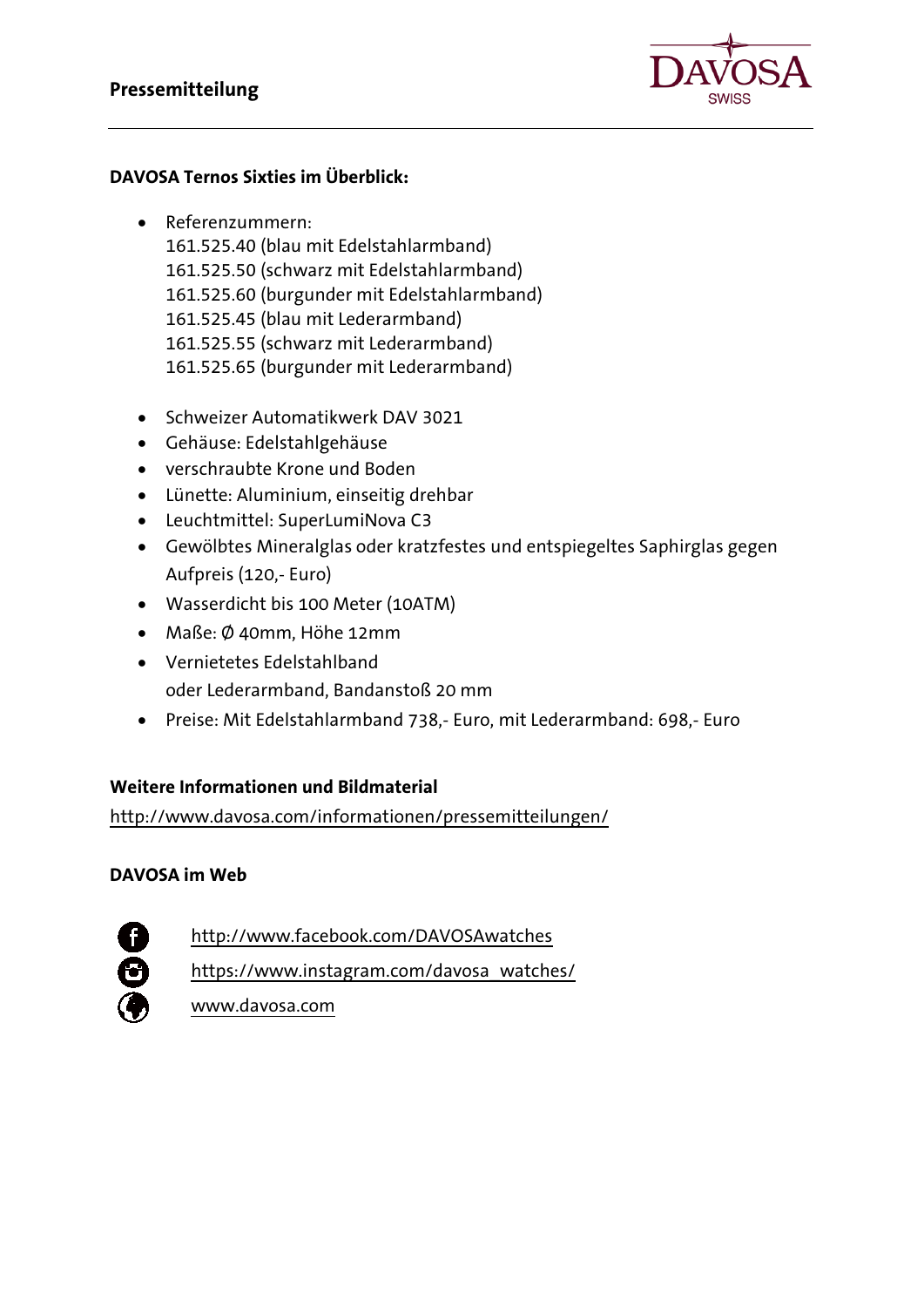

#### **Retro charm on the wrist**

# **DAVOSA Ternos Sixties**



**DAVOSA is reviving the spirit of the 1960s with the Sixties edition of its popular Ternos diver's watch. In this edition, the Swiss manufacturer of high-quality mechanical watches focuses not only on materials and design, but also on how the watch feels on the wrist,** 

**in a bid to revive the carefree decade during which freedom in lifestyle and fashion became so important.**

## **Dive with class**

The case of the Ternos Sixties is made entirely from corrosion-resistant 316L stainless steel. It is shaped like a lens, and fits snugly onto the wrist: The screw-down back domes several millimetres, concealing a robust Swiss DAV 3021 automatic movement. The dial is protected by a domed glass, a typical



characteristic of 1960s watch design. A uni-rotational, aluminium bezel underscores the vintage look, and comes in either blue, black or burgundy.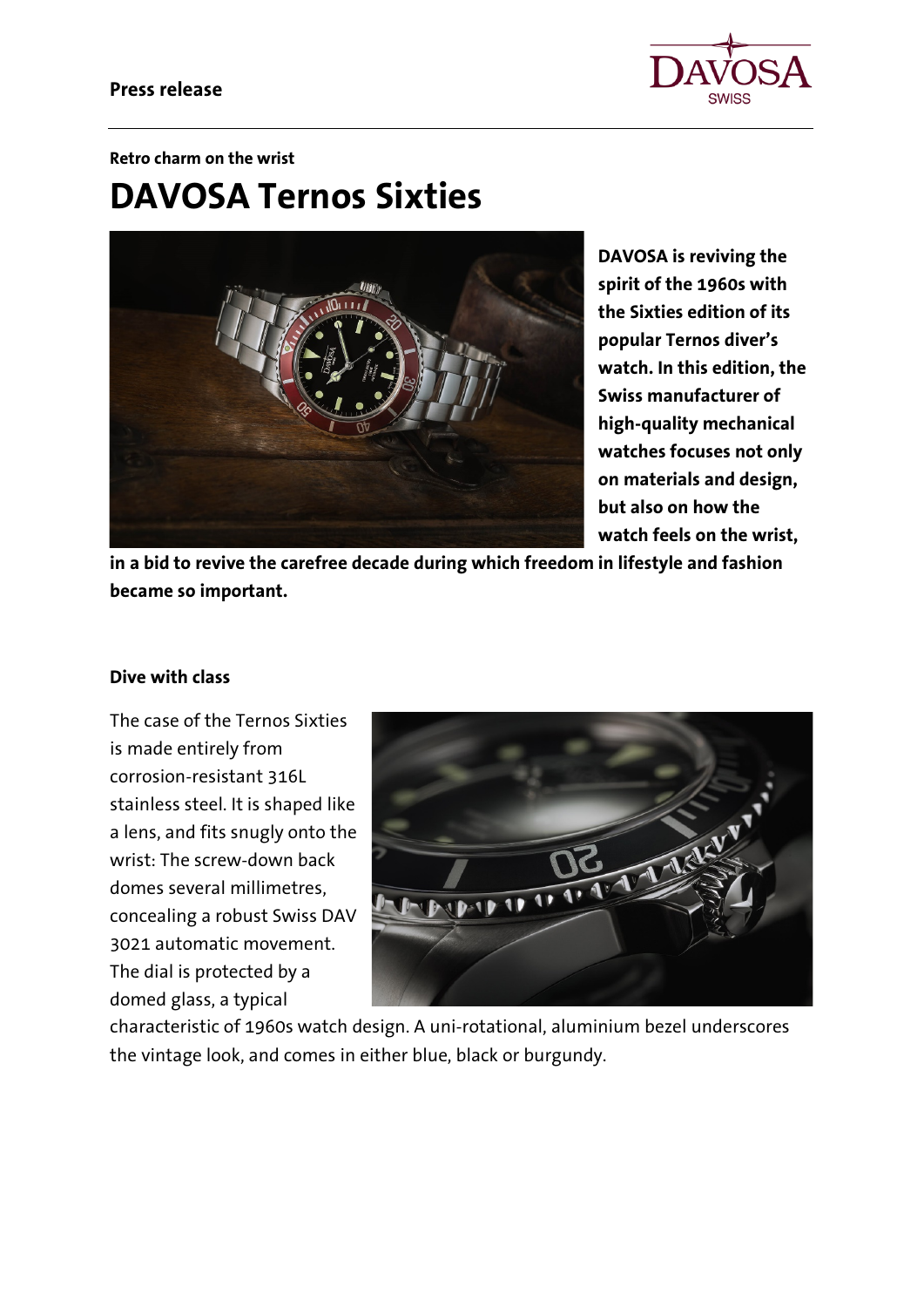

## **Waiving all extravagances**

The black or blue painted dial is unpretentious, with hour markers set out and illuminated with C3 Super-LumiNova® in the classic diver's watch tradition, ensuring



optimum readability even in poor light. The hand design is restrained, referencing the 1960s once again, and scoring extra points for functionality thanks to an application of C3 Super-LumiNova®. The Ternos Sixties restricts itself to displaying the time. After all, which serious diver needs to know the date? Instead, a

balanced symmetry prevails beneath the choice of either K1 or sapphire crystal.

# **Rivets in place of screws**

Today's high-quality metal watch straps generally comprise of individually screwed



links, with screws that are sunk into each link, rendering them almost invisible. In the last century, however, functional watches frequently featured visible rivets, which were easily recognisable by their raised profiles along the outside edge of the links. DAVOSA has given the Ternos Sixties a metal strap that revives this classic look. In

keeping with the times however, the rivets of the lower links are nevertheless screwed to enable easy watch strap adjustment.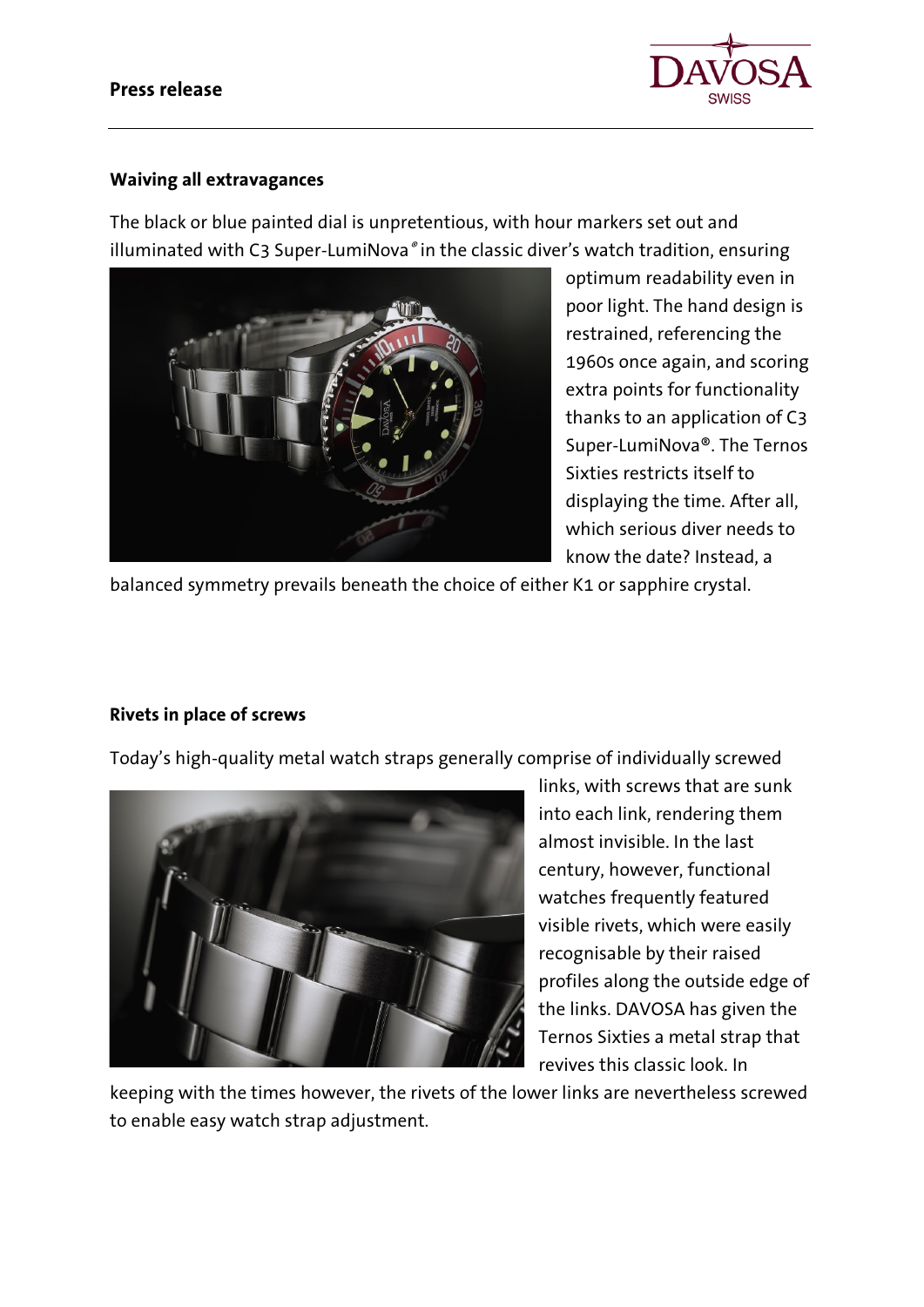

# **A 1960s feeling on the wrist**

With a case diameter of only 40mm, the Ternos Sixties adheres to the more moderate



case sizes of earlier decades. It displays a slender height of 12mm, despite the domed glass and diver's bezel. This is achieved through an elaborate case construction, with a case head that weighs only 58g including movement and dial. The metal strap adds a mere 68g, as the 3mm thick links taper from 20mm to 16mm, another nod to the prevailing

fashion of 70 years ago.

This new model variant of the Ternos with its vintage design features is certain to appeal to nostalgia, purist and individualist watch lovers, who appreciate watches that are a little bit special. The Ternos Sixties is a sporty all-rounder with a casual retro charm, which cleverly conveys the carefree lightness of a generation gone by.